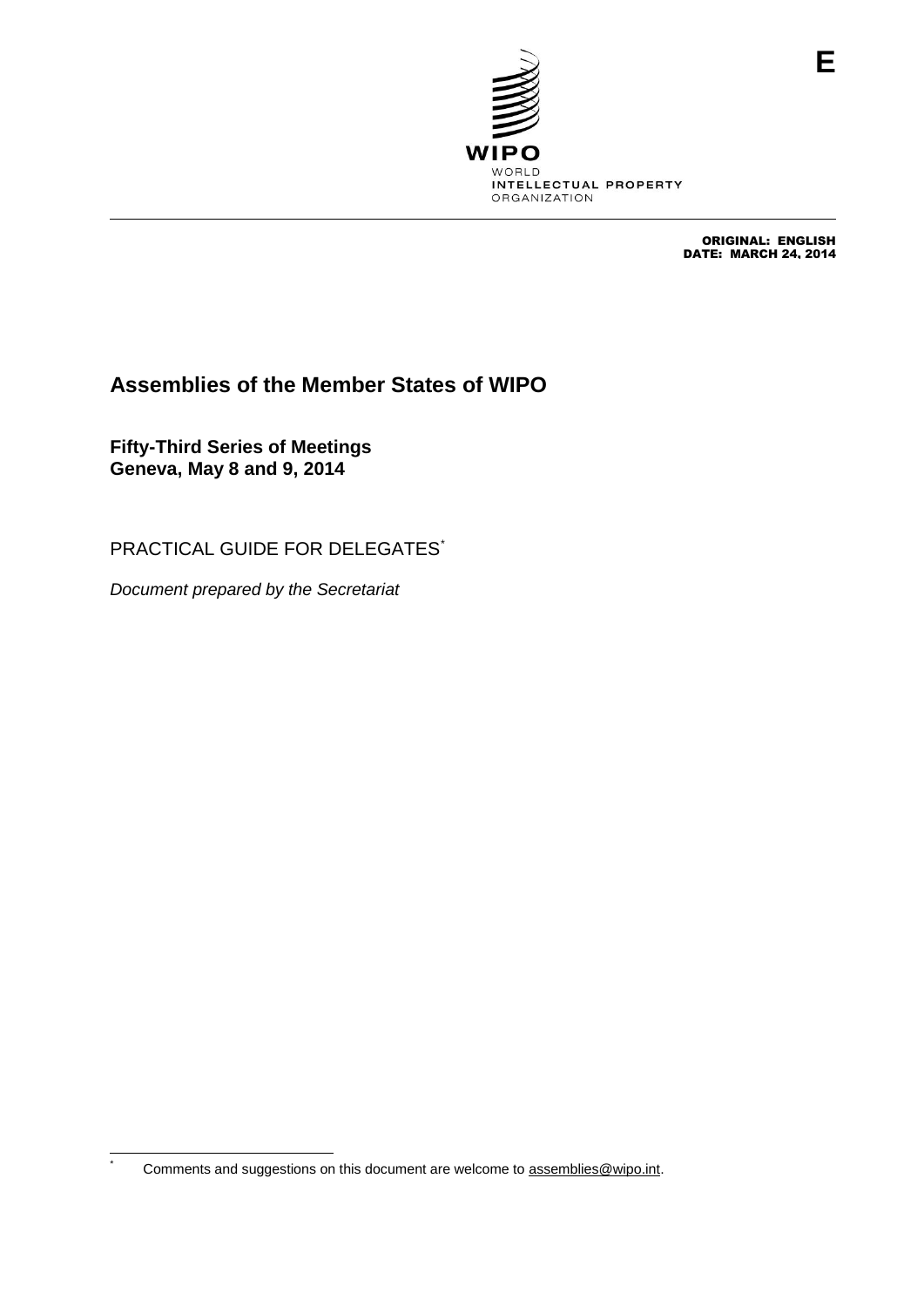## **INTRODUCTION AND CONTACT DETAILS**

The Fifty-Third Series of Meetings of the Assemblies of the Member States of the World Intellectual Property Organization (WIPO) (hereinafter "the May 2014 WIPO Assemblies") will take place on May 8 and 9, 2014, at the headquarters of WIPO, 34 chemin des Colombettes, 1211 Geneva 20. The web site of the Assemblies is:

http://www.wipo.int/about-wipo/en/assemblies/2014/a\_53/agenda.html

The present document includes practical information for delegates attending the May 2014 WIPO Assemblies.

Any questions or comments may be addressed to the following WIPO staff:

- Registration of delegates: Ms. Janice Driscoll Donayre [\(meetings@wipo.int;](mailto:meetings@wipo.int) +41 22 338 9581) and Ms. Nathalie Danemark [\(assemblies.registration@wipo.int;](mailto:assemblies.registration@wipo.int) +41 22 338 9951)
- Documentation: Ms. Patience Häfliger [\(assemblies@wipo.int;](mailto:assemblies@wipo.int) +41 22 338 9593) and Ms. Nicoletta Marin-Cudraz [\(assemblies@wipo.int;](mailto:assemblies@wipo.int) +41 22 338 9862)
- Premises and room bookings: Ms. Janice Driscoll Donayre [\(meetings@wipo.int;](mailto:meetings@wipo.int) +41 22 338 9581)
- Internet and IT matters: Mr. Walter Muñoz [\(helpdesk@wipo.int;](mailto:helpdesk@wipo.int) +41 22 338 8574 or +41 79 615 6061)
- Other questions: Ms. Nicoletta Marin-Cudraz [\(assemblies@wipo.int;](mailto:assemblies@wipo.int) +41 22 338 9862)

In case of need/urgency in Geneva, delegates may use the following contacts:

- WIPO Reception: +41 22 338 9338 (24h)
- WIPO Safety and Security Coordination Service: +41 22 338 7478 (24h)
- Police: 117
- Ambulance service: 144
- Fire: 118
- Roadside assistance: 140
- Geneva lost & found: +41 22 546 0900

For Medical/Emergency consultations:

- WIPO Medical Unit: located at WIPO GB building 0.16, near the WIPO Lobby (Tel: +41 22 338 9584 or 9128. Open Monday to Friday, 8.30 a.m. to 6 p.m.)
- *Centre Médical du Léman*: 17 *rue Alfred-Vincent*, 1201 Geneva (Tel: +41 22 716 0660. Open Monday to Friday, 8 a.m. to 6 p.m.)
- *Hôpital Cantonal*: 4 *rue Gabrielle Perret-Gentil*, 1205 Geneva (Tel: +41 22 372 3311. Open 24h every day)
- Emergency home doctor visits: +41 22 748 4950
- Ambulance and Emergency Rescue Service: 144
- Pharmacies close to WIPO: *Pharmacie Populaire,* 1 *chemin des Colombettes*, 1202 Geneva (Tel: +41 22 740 0160)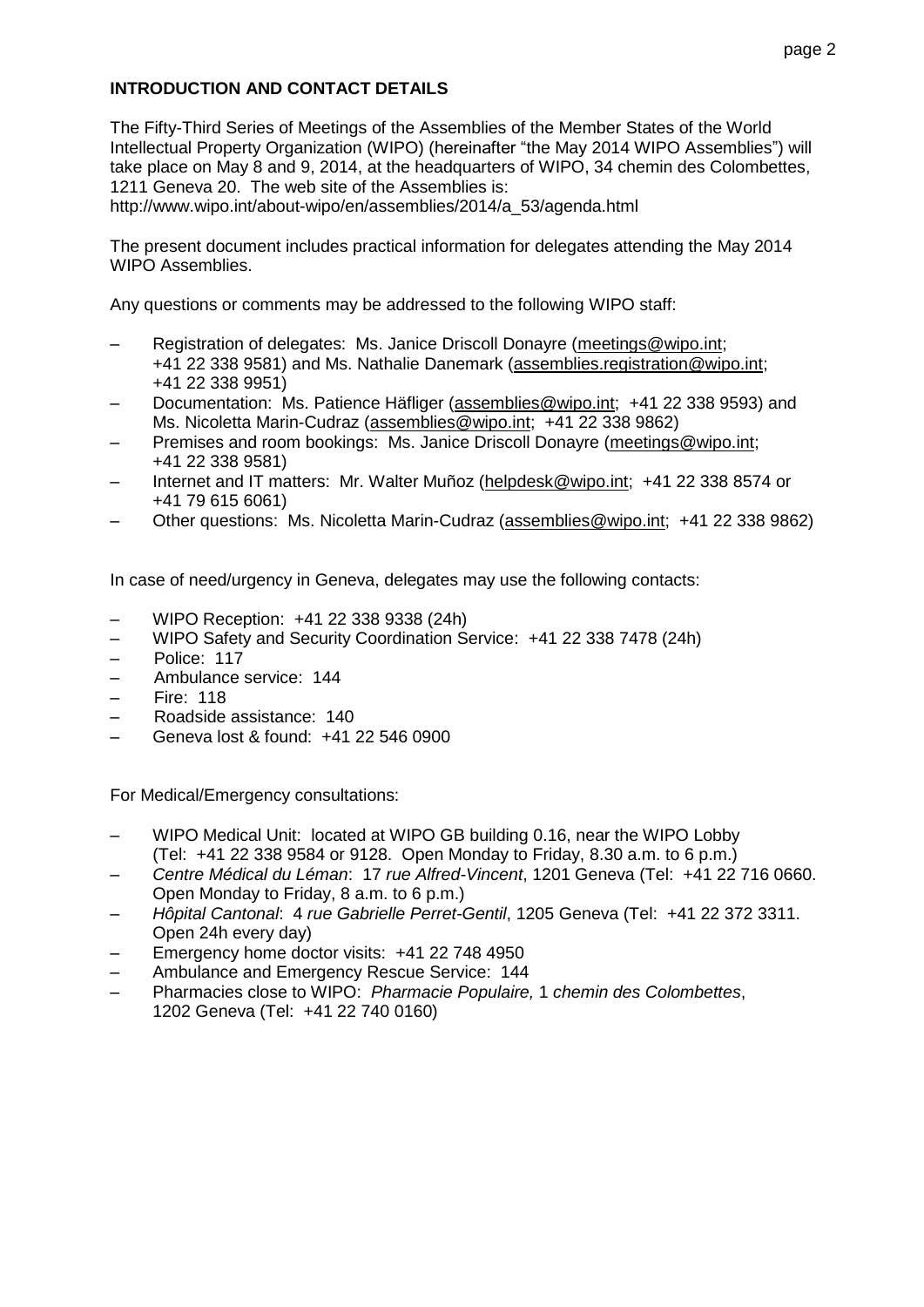### 1. CONDUCT OF SESSIONS AND METHOD OF WORK

### (a) Duration of Sessions

The May 2014 WIPO Assemblies will take place at the headquarters of WIPO, on May 8 and 9, 2014. Access to WIPO will be possible as from 7.45 a.m. on Thursday, May 8, 2014, in order for badges to be collected in a timely manner (for badge collection times on May 7, please see page 5, "Conference badges"). The sessions will start at 10 a.m. sharp on May 8, 2014.

Each day, sessions will run precisely from 10 a.m. to 1 p.m. and from 3 p.m. to 6 p.m. In the interest of efficiency, sessions will start on time and there will be no coffee breaks (complimentary coffee/tea will be available in the morning and in the afternoon. The WIPO cafeterias will be open for service the whole day). Delegates are urged to arrive in good time. If necessary, night sessions (from 7 p.m. onwards) will be organized.

### (b) Seating Order

At a briefing for Permanent Missions held on September 16, 2013, the letter "I" of the alphabet was drawn, which determined the seating order for delegations at WIPO meetings during the forthcoming year.

The precise seating arrangements for the May 2014 WIPO Assemblies will be finalized on the basis of the online registrations received and the drawn letter. A seating map will be made available at the entrance of Rooms A and B.

Delegates will be able to attend the plenary in Room A. Other delegates can follow the sessions from Room B, Salon Apollon (near the reception area) or by webcasting from the WIPO computers (see under Section 6(c)).

## (c) Requests to Take the Floor

Delegations wishing to take the floor on any agenda item are strongly encouraged to send their requests in advance, preferably up to the day preceding the discussions on the item. They may send their requests to [assemblies@wipo.int](mailto:assemblies@wipo.int) or complete a Speaking Request Form available from the WIPO Conference staff during the Assemblies. Delegates may also request the floor by raising their flag during the discussions.

### (d) Interpretation

Simultaneous interpretation will be available to and from English, Arabic, Chinese, French, Russian and Spanish, as well as from Portuguese (passive).

In order to facilitate the highest quality of the interpretation for the benefit of the speaker and of all delegations, interpreters should receive prepared statements (even if in draft form) ahead of their oral delivery. Prepared statements can be sent as early as possible, at the latest on the morning of their delivery, to [assemblies@wipo.int](mailto:assemblies@wipo.int) or given by hand to the WIPO Conference staff. The statements will only be made available before delivery to interpreters, in order to assist them in faithfully transmitting the message of delegates.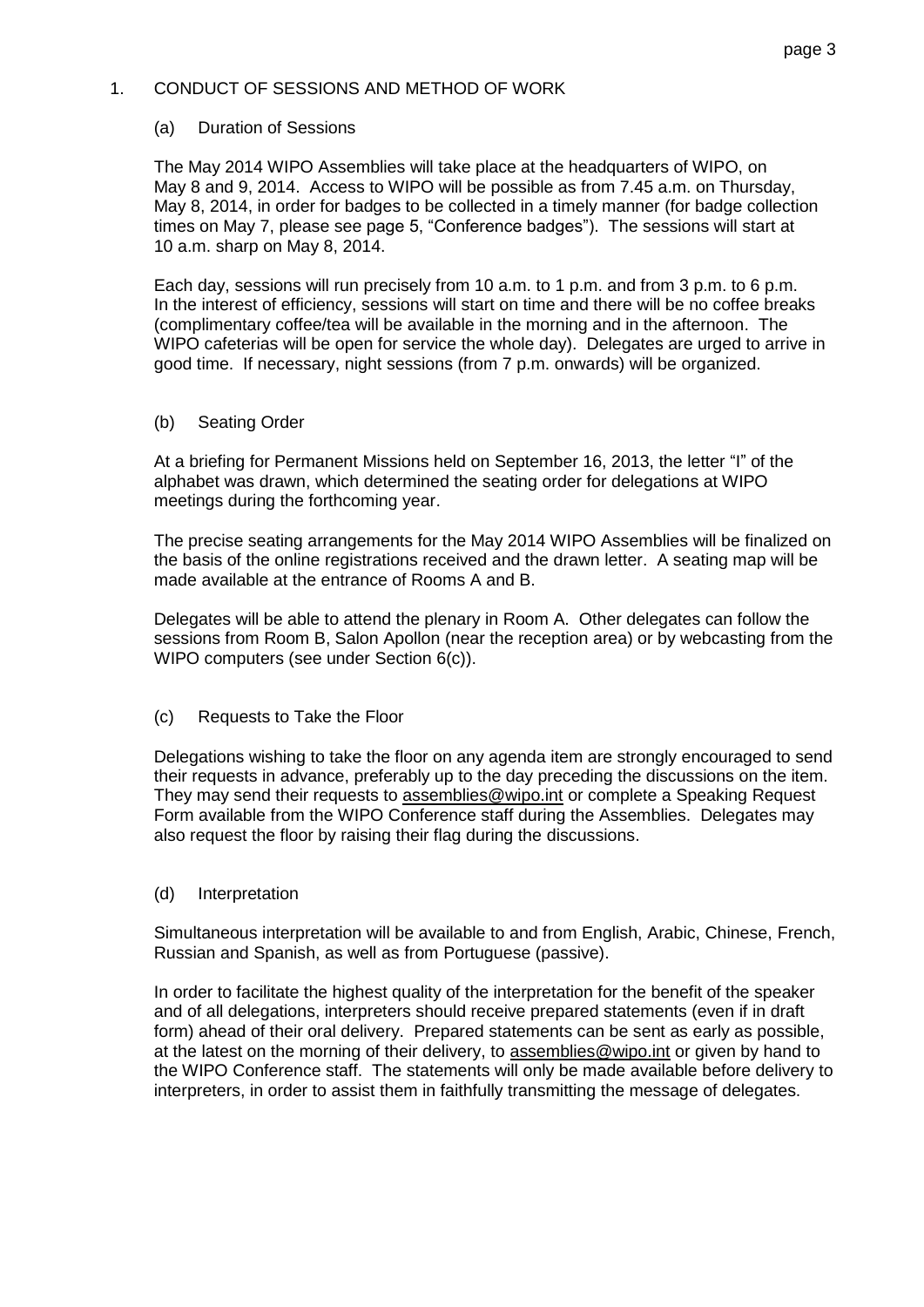### (e) General Statements

No specific agenda item is dedicated to the delivery of General Statements.

### (f) Report of the Meeting

In order to facilitate the drafting of the report of the meeting with the most accurate and full record of all interventions, delegations are requested to submit a written version of all their prepared statements as soon as possible after delivery, preferably on the same day. Statements can be submitted in paper on the spot to any WIPO Conference staff or by e-mail to [assemblies@wipo.int.](mailto:assemblies@wipo.int)

## 2. REGISTRATION OF DELEGATES AND CREDENTIALS

### (a) Online Registration

*Preliminary note: Registrations originating from individuals or organizations NOT accredited to WIPO cannot be processed. Information to request permanent observer status is available on:*  http:/[/www.wipo.int/members/en/admission/observers.html](http://www.wipo.int/members/en/admission/observers.html)

In order to avoid delays on the first day of the Assemblies, and in accordance with the invitation circular sent on March 7, 2014, to Member States and Observer Organizations accredited to WIPO, delegates from capitals as well as those based in Geneva, are kindly requested to register online by April 30, 2014.

The link for online registration is: [http://www.wipo.int/meetings/en/registration/form.jsp?meeting\\_id=32088](http://www.wipo.int/meetings/en/registration/form.jsp?meeting_id=32088)

The secure code to enable the online registration was provided in the invitation circular sent on March 7, 2014, to Member States and Observer Organizations accredited to WIPO.

Online registration is very simple and consists of completing a short online form. This can be done in a few minutes by each delegate or by a staff member on his/her behalf. The submission of credentials is required for completion of the online registration form. The credential document should be a dated and signed/stamped *Note Verbale*, official letter or document, originating from a competent authority of a Member State or Observer Organization accredited to WIPO, nominating the delegate to attend the May 2014 WIPO Assemblies on behalf of that Member State or Observer Organization. The Invitation Circular issued by WIPO or a Credential for another WIPO meeting cannot be considered as a valid credential for the May 2014 WIPO Assemblies and should not be uploaded as such.

Once registered online, each delegate receives by e-mail a registration number confirming the registration to the Assemblies. All registrations are subsequently verified by the Secretariat, who may individually contact a registered participant if required (for instance, in case of questions on the credential document).

Any questions or comments on the online registration procedure may be addressed to assemblies.registration@wipo.int.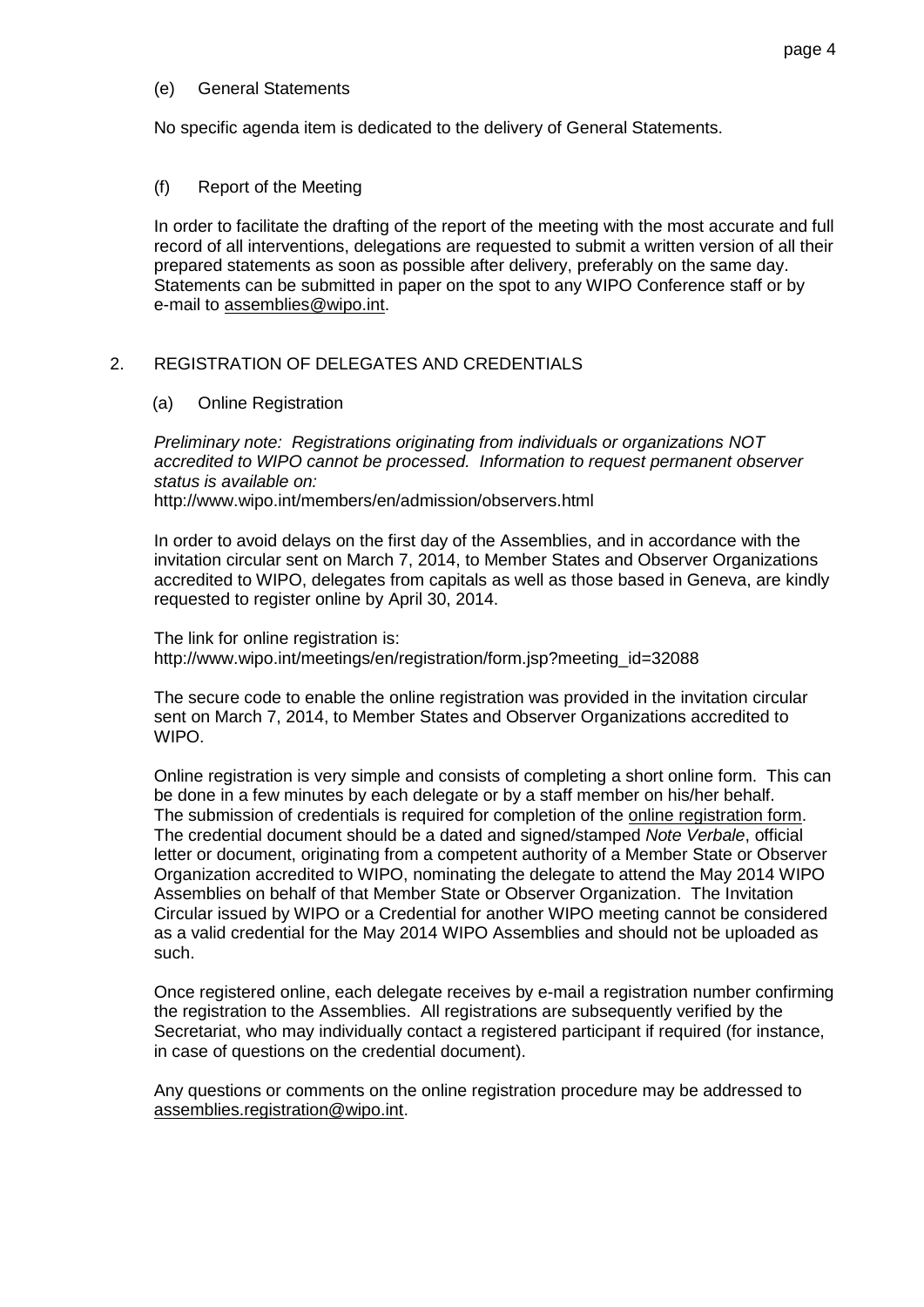## (b) Conference Badges

In order to obtain the official conference (admission) badge, it will be necessary to produce, on arrival to WIPO, the registration confirmation received by e-mail, together with a photo identification document (ID) and the original of the credentials previously uploaded on the online registration form.

The official badges may be collected as follows:

- Wednesday, May 7: from 9 a.m. to 12 noon and from 1.30 p.m. to 6 p.m. at the registration desk in the WIPO AB main building (lobby*).*
- Thursday, May 8, 2014, from 7.45 a.m. onwards at WIPO AB (Id.).

The registration desk at WIPO will also be open all day on Friday, May 9, starting at 8 a.m.

Although the registration desk will be reinforced on the morning of the opening day, delays may be experienced between 9 a.m. and 10 a.m. In order to avoid such delays, delegates are invited to collect their badges on Wednesday, May 7, 2014, or as early as possible on Thursday, May 8, 2014.

Delegates from Member States may have their badges collected by an authorized representative of their Permanent Mission in Geneva, subject to providing, in advance, the names and registration numbers of delegates concerned and approximate time of pick up [\(meetings@wipo.int;](mailto:meetings@wipo.int) Tel: +41 22 338 9949 or +41 22 338 9591).

Please note that access to and presence at WIPO premises will be restricted to persons wearing badges. Any lost badge should be reported without delay to the WIPO registration desk.

(c) List of Participants

A provisional list of participants will be distributed on the first day of the Assemblies, updated on the basis of the online registrations received by 5 p.m. on Wednesday, April 30, 2014.

(d) Visas

Your attention is drawn to the strict provisions in force regarding entry into Switzerland, and particularly the introduction of a new requirement by the Swiss Authorities to provide biometric data (10 fingerprints and facial image). This implies the applicant's presence in person at a Swiss Representation to submit and register biometric data (this may even require traveling to a neighboring country). It is important to note that the Swiss authorities will not authorize entry in Switzerland without the required biometric visa and will not deliver entry visas on arrival. Delivery of the required visa (Schengen visa) may take up to 21 days. Therefore, any visa application should be filed by the traveler between three months and at the latest three weeks before departure. Delegates requiring a visa to enter Switzerland are invited to contact WIPO at [visa@wipo.int](mailto:visa@wipo.int) in order to obtain assistance.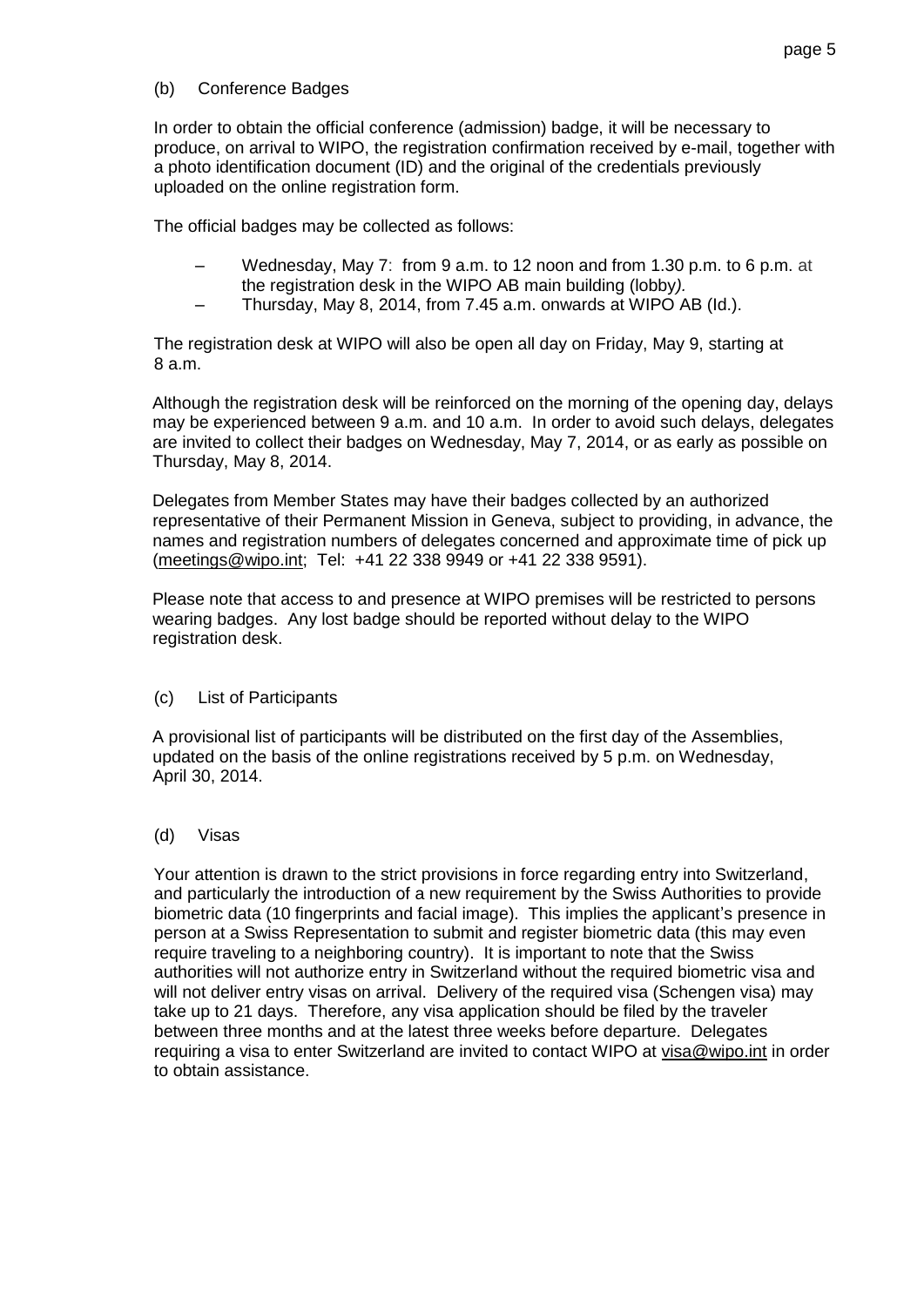## 3. FUNDING OF PCT AND MADRID DELEGATES

The May 2014 WIPO Assemblies are NOT eligible for the funding of delegates from the Patent Cooperation Treaty (PCT) and Madrid Contracting Parties, as the PCT Union and the Madrid Union (the statutory sources of that funding) will not be in session at that time.

WIPO will finance the attendance of PCT and Madrid delegates at the WIPO Assemblies in September 2014 as per the usual practice.

## 4. DOCUMENTATION

Information and documentation for the May 2014 WIPO Assemblies are available online as follows:

### Information on the Assemblies:

[http://www.wipo.int/about-wipo/en/assemblies/2014/a\\_53/index.html](http://www.wipo.int/about-wipo/en/assemblies/2014/a_53/index.html)

Agenda of the Assemblies and links to the documents of each agenda item: http://www.wipo.int/about-wipo/en/assemblies/2014/a\_53/agenda.html

As a positive contribution to a carbon-free environment and as a cost-saving measure, Assemblies documents are being published on the WIPO web site only. They are posted in all official languages as they become available. Hard copies of documents will not be transmitted in advance unless specifically requested.

A document distribution service will be provided outside the WIPO plenary room. Paper copies of documents will be limited and made available on a daily basis for items scheduled for discussion that day. Delegates are strongly encouraged to come to the meetings with pre-printed copies of documents and/or to use portable computers/devices.

## 5. PREMISES AND ROOM BOOKINGS

## (a) Access to the WIPO Building

Access to and presence at the WIPO premises will be strictly controlled during the Assemblies. Delegates will be subject to badge control at the entry points and badges should be worn in plain view at all times.

During the construction of the WIPO Conference Hall, the main entrance to the main WIPO AB main building in *Chemin des Colombettes* is closed. Access is available *via* the WIPO gardens or *via* the WIPO PCT building (see Map). Delegates arriving at WIPO by car can be dropped-off/picked-up at *Chemin des Colombettes* and access any of the entrances by foot. Pre-accredited official vehicles from Permanent Missions can access WIPO's parking as indicated below and drop-off/pick-up delegates. Delegates meeting the Director General in his office are requested to contact the Protocol Section in advance (Mr. Omar Katbi: +41 22 338 8261; James Neale: +41 22 338 8025 or Ms. Tina Andrianjafy: +41 22 338 9388) and will be duly escorted from the parking or from the lobby.

Pre-accredited official vehicles from Permanent Missions can access the reserved diplomatic underground parking area in WIPO, with their usual magnetic WIPO access badges, on a first-come-first-served basis. Otherwise, a public parking at *Place des Nations* is very close to WIPO and the parking fee is 2 Swiss francs/hour.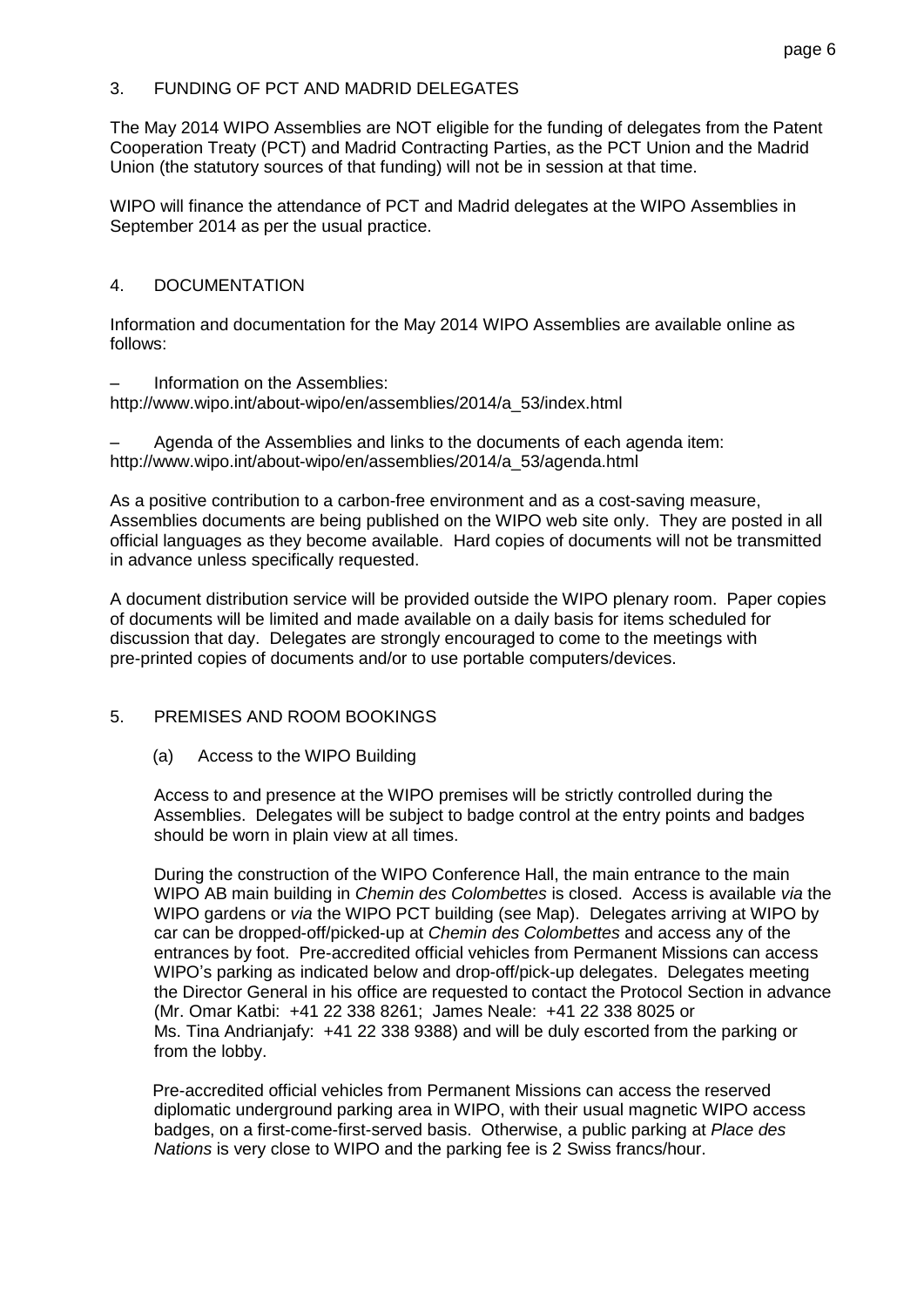The WIPO premises are fully accessible to persons with a disability. Requests for information or assistance may be submitted by e-mail: [meetings@wipo.int,](mailto:meetings@wipo.int) or by phone: +41 22 338 9581.

(b) Room Bookings

A meeting room will be available for each Regional Group at WIPO during the Assemblies, as follows:

- African Group: Room U. Uchtenhagen
- Asian Group: Room AB 1.4
- CACEEC Group: Bilger Room
- CEBS Group: Baeumer Room
- China: Room GBI.1.17
- Group B: Room B
- GRULAC: Room AB 13.1

To facilitate planning and service arrangements, Group Coordinators are kindly requested to advise the WIPO Conference Section on a daily basis (or more often, if changes arise), of the anticipated schedule of meetings of each Group [\(janice.driscoll@wipo.int](mailto:janice.driscoll@wipo.int) or [meetings@wipo.int\)](mailto:meetings@wipo.int). Interpretation requirements should be received by 4 p.m., at the latest, each afternoon for the following day.

Group meetings confirmed to the conference staff will be announced accordingly on the WIPO electronic display panels.

There is very limited availability of rooms for bilateral meetings. Requests for reservations at WIPO should be addressed to the Conference Section [\(janice.driscoll@wipo.int](mailto:janice.driscoll@wipo.int) or [meetings@wipo.int\)](mailto:meetings@wipo.int) well in advance. Staff on site at WIPO documents or registration desks may also be contacted for last-minute room reservations. Rooms will be allocated on a first-come-first-served basis. We regret that, in the interest of all delegations and in view of the limited facilities, block bookings for a specific room over a long duration of time cannot be arranged.

(c) Restaurant and Coffee Bar Facilities

Participants may use the WIPO restaurants located in the nearby PCT building and the NB building which are open from 8 a.m. to 5 p.m. (lunch will be served from 11.30 a.m. to 2.45 p.m.). Also available is a coffee/tea lounge (with coin-operated machines) on the 13<sup>th</sup> floor of WIPO AB main building.

The close-by International Telecommunications Union (ITU) and the Office of the United Nations High Commissioner for Refugees (UNHCR) buildings also have corporate restaurants (Assemblies badge and photo ID will be required). A number of *cafés* and restaurants are available in the vicinity of WIPO.

(d) Other

A self-service cloakroom is located outside Room A. This area is unattended, and WIPO can take no responsibility for any loss or theft of property left there. Delegates are encouraged not to bring their luggage to WIPO nor leave valuable items unattended in conference rooms. All inquiries concerning lost and found items can be addressed to WIPO reception (Tel: +41 22 338 9338 – 24h).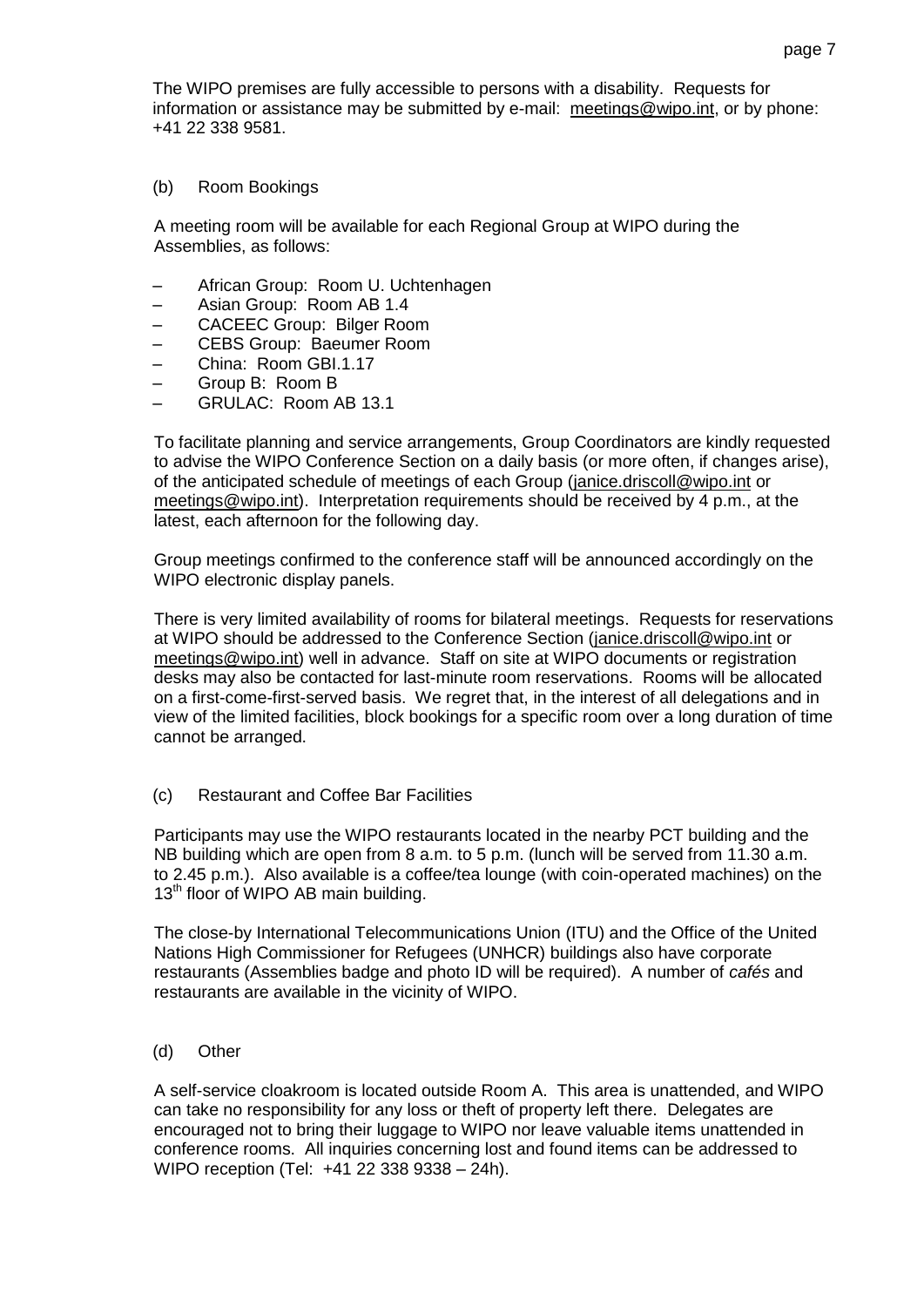Kindly note that smoking is not allowed inside WIPO buildings. Food and beverages are not allowed in meeting rooms, except water.

## 6. INTERNET AND IT MATTERS

(a) Web Site and Webcasting

The Assemblies page on the WIPO web site is operational at the address indicated under Section 4 above. The sessions will be webcasted at the following address: <http://www.wipo.int/webcasting/en/>

After the Assemblies, the webcasting will remain available as video-on-demand (VOD) at the same address.

### (b) Wireless Internet (Wi-Fi)

A wireless Internet connection (Wi-Fi) will be available in Room A. The access code and instructions will be provided at the WIPO registration desk. Every delegate's table has one electrical plug that can be used for portable computers and similar equipment. WIPO also provides free Wi-Fi Internet access on the ground floor of the WIPO AB main building, as well as the mezzanine, AB  $13<sup>th</sup>$  floor, NB ground floor and NB library.

(c) Computers with Internet Access

A number of computers with Internet access and a shared printer are available to delegates, on a first-come-first-served basis, in the mezzanine-level Internet Café and in the Information Center on the ground floor of the WIPO AB main building. Additional PCs are available in the WIPO Library, located on the first floor of the NB building. The software for the visually impaired installed on these computers allows web pages to be read aloud to users.

(d) Telephone

When phoning locally in Geneva, replace "+41 22" by "022" or "+41 79" by "079" and so on. Local and international calls can be made from the Post Office (see below), where phone cards may be purchased. Incoming calls can be made to the WIPO switchboard (Tel: +41 22 338 9111).

Delegates should switch their mobile phones into silent mode during meetings.

## 7. OTHER MATTERS RELATED TO THE ASSEMBLIES

(a) Press

WIPO press officers will be available throughout the Assemblies to assist with any press requests [\(publicinf@wipo.int;](mailto:publicinf@wipo.int) Tel: +41 22 338 8161 and +41 22 338 7224). Delegations wishing to distribute their statements to the press can provide them to the WIPO press officers, the WIPO Conference staff or the Document distribution service.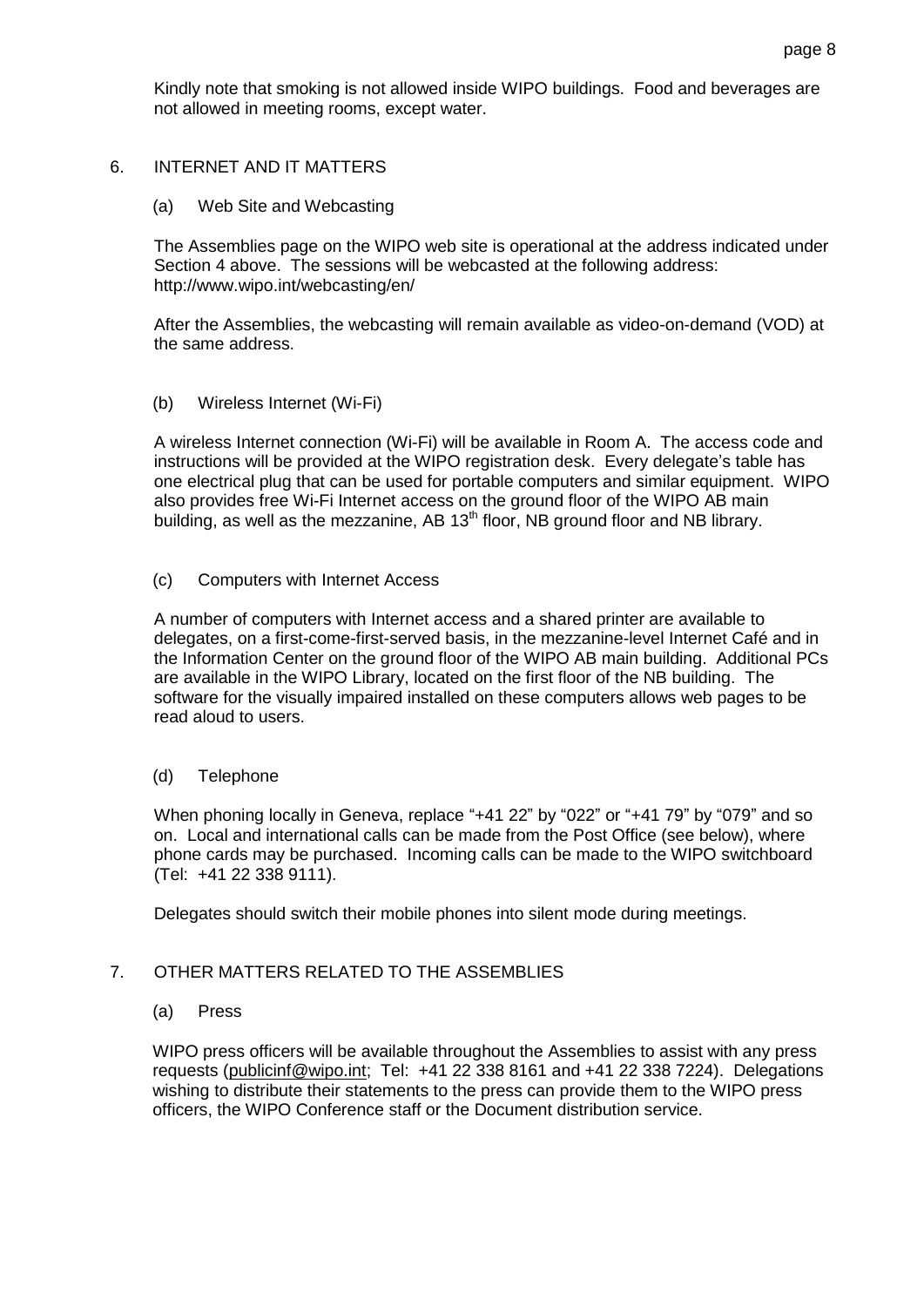### (b) WIPO Customer Service Center

The Customer Service Center will have a desk at the WIPO lobby from 9 a.m. to 6 p.m. and will be available to help delegates with their requests, *i.e.*, provide responses to general queries, facilitate meetings with WIPO staff members (Tel: +41 22 338 8787).

## (c) WIPO Library

The WIPO Library's collection covers all aspects of intellectual property with its holdings of some 35,000 monographs and over 300 periodicals and journals. These materials can be consulted in the Library's Reading Room. An online catalogue lists the titles available in the print collection:

http:/[/www.wipo.int/library/en/](http://www.wipo.int/library/en/)

All delegates are welcome to visit the WIPO Library during their stay in Geneva. They can enter with their Assemblies badge (a photo ID may be requested). The Library is located on the 1<sup>st</sup> floor of the WIPO NB building. Opening hours: Monday to Friday, from 8.30 a.m. to 5.30 p.m. [\(library@wipo.int;](mailto:library@wipo.int) Tel: +41 22 338 8573).

The Library's Publications Unit will have a presence in the lobby of WIPO where delegates can obtain information on WIPO publications and copies of the latest available titles; further information can be obtained by contacting [publications.mail@wipo.int.](mailto:publications.mail@wipo.int)

### (d) WIPO Information Center

Located in the reception area of the WIPO AB main building, the WIPO Information Center offers a selection of WIPO publications and souvenirs.

## (e) WIPO Photographer

WIPO's official photographer will be present at the opening of the WIPO Assemblies. A selection of photographs from the opening will be made available at WIPO's Flickr site: <http://www.flickr.com/photos/wipo/sets/>

Delegates can download Assemblies photos free of charge directly from the Flickr site.

Delegates can signal to the photographer that they do not wish to be photographed, either during the Assemblies or in advance to [photos@wipo.int.](mailto:photos@wipo.int) Photos can also be promptly withdrawn from the Flickr site by notifying the photographer at WIPO or sending an e-mail to [photos@wipo.int.](mailto:photos@wipo.int)

## (f) WIPO Insurance for Delegates

For the duration of the Assemblies, all delegates will be covered by sickness and accident insurance schemes. If an illness requiring urgent care or an accident occurs during the Assemblies (even if outside the premises), delegates should contact the WIPO Medical Unit (see details on page 2). The medical care at the *Centre Médical du Léman* will be covered by the insurance subject to showing a photo ID and the Assemblies badge. Outside working hours, and only in case of emergency, delegates may contact the *Hôpital Cantonal* (see details on the Centre and Hospital on page 2). In case of accident and in order to reimburse any medical costs as quickly as possible, delegates should contact the Human Resources Pension and Insurance Unit and fill a declaration form [\(hrpi@wipo.int;](mailto:hrpi@wipo.int) Tel: +41 22 338 8166 or 9733).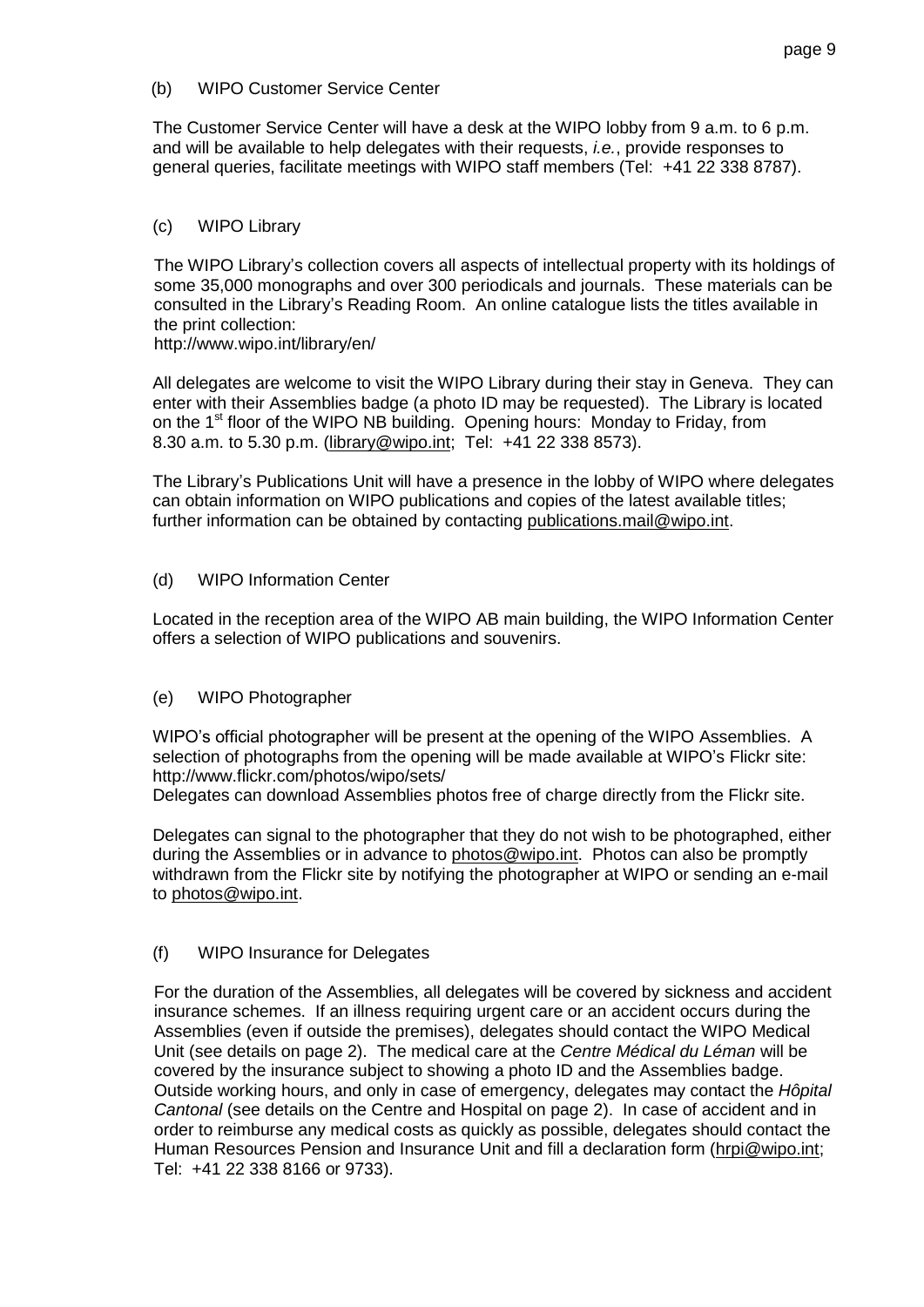### 8. PRACTICAL INFORMATION ON GENEVA

### (a) Hotels

Accommodation in Geneva is often in high demand and delegates are recommended to make hotel reservations well in advance. WIPO does not have a hotel reservation service and delegates should book hotels directly or through their Permanent Missions.

Information and hotel reservations are available on: http:/[/www.geneve-tourisme.ch/en/accommodation](http://www.geneve-tourisme.ch/en/accommodation) http:/[/www.genevashotels.com](http://www.genevashotels.com/)

A list of negotiated hotel rates issued by the United Nations Office at Geneva (UNOG) is available at: http://www.wipo.int/about-wipo/en/assemblies/2014/a\_53/index.html

The Geneva Delegates Welcome Service can organize and contribute to the financing of a budget accommodation for short stays. This service is offered to delegates coming from developing countries, or delegates of NGOs with limited financial resources. Further information may be found at:

http:/[/www.cagi.ch/en/accueil-delegues/hebergement-delegues.php](http://www.cagi.ch/en/accueil-delegues/hebergement-delegues.php)

### (b) Public Transportation

Delegates arriving at Geneva airport can obtain a free public transport ticket valid for an 80-minute journey around the Geneva area. The free ticket can be obtained at the machine located in the luggage claim area, just before going through customs. From the airport, buses 5 and 28 stop at Place des Nations (UN flag entrance and "*Broken Chair*" monument), at walking distance from WIPO. The train takes only six minutes from the airport to the *Cornavin* Geneva Central Station.

Delegates staying in a Geneva hotel can obtain a local transport card from the hotel reception free of charge, valid for the entire duration of their stay. The personal and non-transferable card allows free access to trams, buses, trains and yellow taxi-boats on Geneva's territory.

The following bus and tram stops are at walking distance from WIPO (see Map):

- Bus stop: "Vermont", bus line 5 (this line also goes to and from the airport)
- Bus stop: "UIT", bus lines 8, 11 and 22
- Bus/Tram stop: "Nations", bus lines 8, 11, 22, 28, F, V, Z; tram line 15

Further information on Geneva public transportation: http:/[/www.tpg.ch](http://www.tpg.ch/) and http:/[/www.unireso.ch](http://www.unireso.ch/)

(c) Taxis

The nearest taxi stand is located on *Rue de Varembé*. Taxis may be called by dialing +41 22 320 2020, +41 22 320 2202 or +41 22 331 4133. Requests for a taxi may also be made at WIPO reception desk.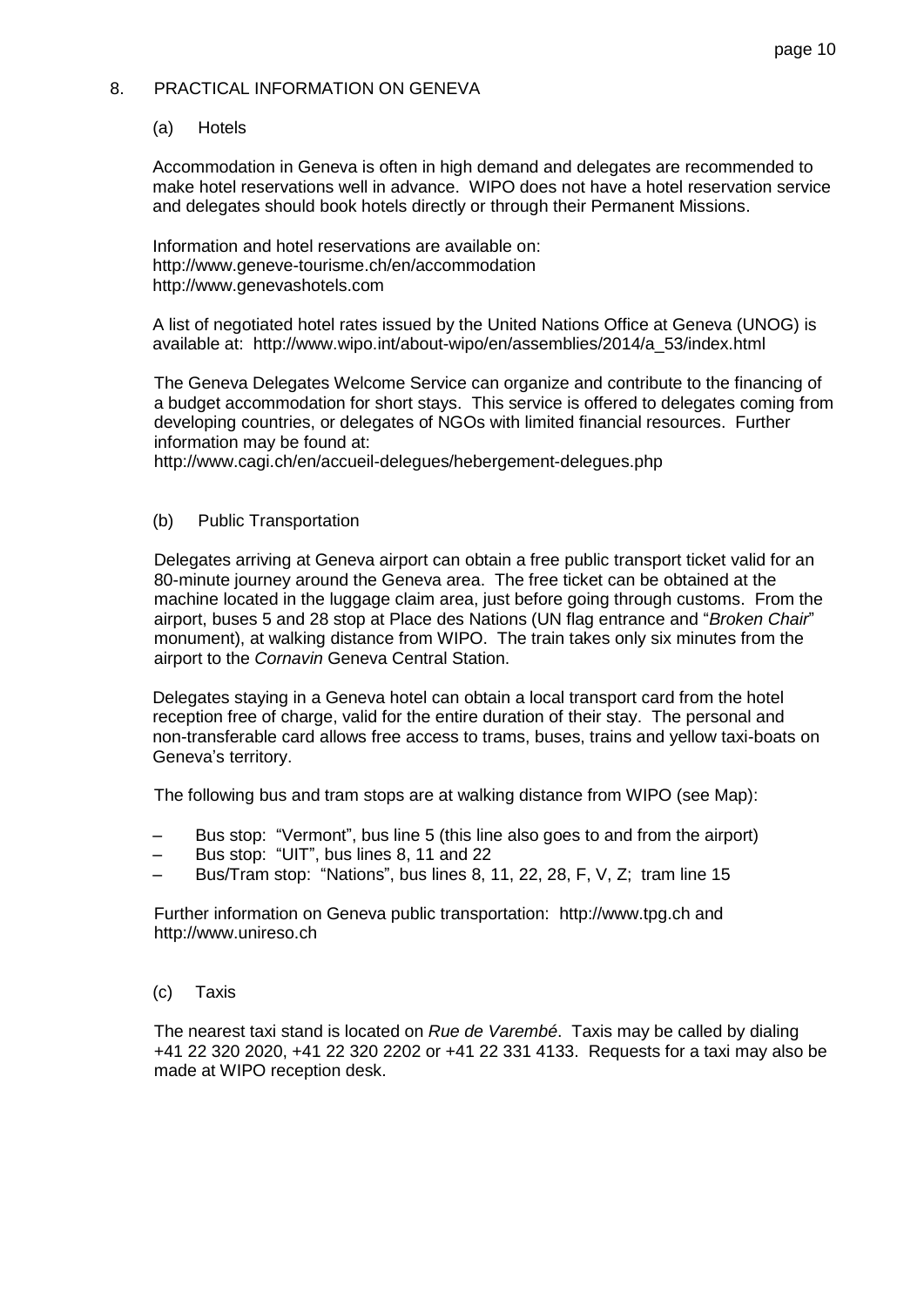(d) Post Office and Bank

The nearest Post Office is located at 17 *rue de Varembé*. Opening hours: 8 a.m. to 12 noon and 2 p.m. to 6 p.m.

The *Union des Banques Suisses* (UBS) has the closest bank office to WIPO, on 17*bis chemin Louis-Dunant*. Opening hours: 8.30 a.m. to 4.30 p.m. (Cash dispenser ATM 24h). A cash dispenser ATM is also available on the ground floor of WIPO's GBI building (right-hand side of the main lobby of the AB building). Both ATMs can deliver Swiss francs and Euros using internationally-recognized credit cards.

## (e) Security Information

Although Geneva is rated as "low risk" regarding personal safety and security, delegates should remain vigilant regarding their safety and the security of their property. Petty crime and crimes using distraction methods are common in a number of areas in the city (train/bus terminals) and involve pickpocketing, purse and/or cell-phone snatching. Robbery and/or threats of robbery are uncommon, but not unheard of. If accosted do not resist and comply with demands to turn-over personal property. Remember that your personal safety is of paramount concern.

WIPO's Safety Security Coordination Service (SSCS) recommends that Delegates make copies of their passports and other identification, carrying the copies on your person. Secure your original, important documents/identification in the hotels' or your room safe.

General Safety/Security Advice:

- Be aware of your surroundings at all times.
- Take note of fire safety instructions in your hotel (emergency exits).
- Take care/secure your personal property (luggage/briefcase/electronics etc.).
- Do not carry large amounts of cash or expose expensive jewelry in public.
- Try to avoid walking alone at night and if so keep to well-lit areas.
- Be aware of individuals posing as police officers and always ask for proper identification before complying with any requests.
- Be particularly vigilant at the airport, the train station and when checking into your hotel.
- Never leave valuables on car seats doing so attracts the attention of thieves.
- Be careful when using bank machines and note if anyone is lingering about. If you feel uncomfortable, find another ATM.
- Carry your hotel information with you; phone number, address, hotel taxi service.

Please report all security (criminality/attempts) incidents to the police (Tel: 117) and to SSCS (Tel: +41 22 338 7478, [security.coordination@wipo.int\)](mailto:security.coordination@wipo.int). The SSCS is available 24h to provide delegates with assistance, to help in completing any official report and, as required, to provide liaison with the Geneva *Diplomatique Groupe* of the Police

Further information and advice on security matters in Geneva can be found on the site of Geneva Police:

http://www.geneve.ch/police[/communiques/](http://www.geneve.ch/police/communiques/divers/welcome.asp?comId=120)divers/welcome.asp?comId=120